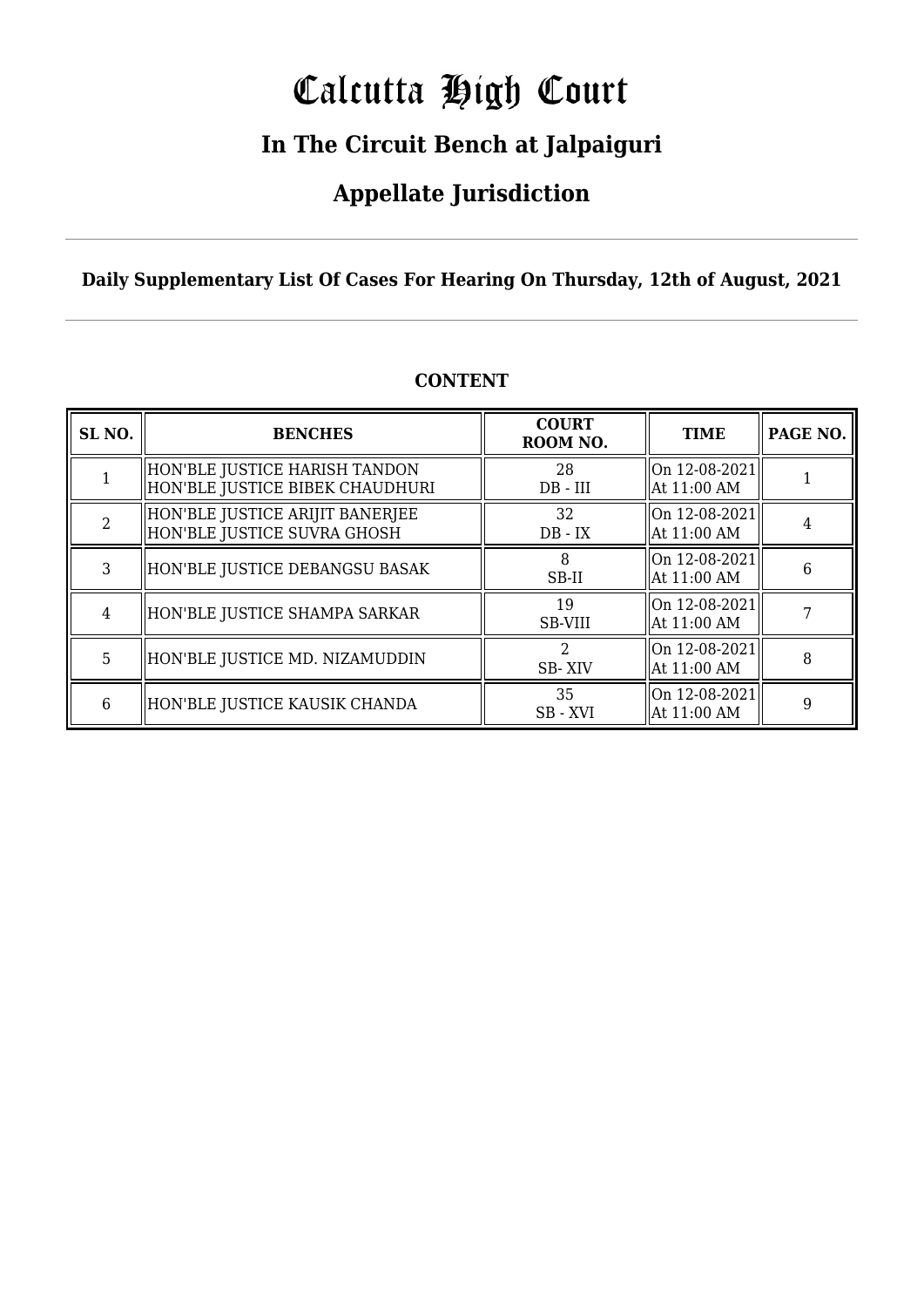

**DAILY CAUSELIST For Thursday The 12th August 2021**

**COURT NO. 28**

**DIVISION BENCH (DB - III)**

**AT 11:00 AM**

**HON'BLE JUSTICE HARISH TANDON HON'BLE JUSTICE BIBEK CHAUDHURI (VIA VIDEO CONFERENCE)**

**FROM PRINCIPAL BENCH**

#### **TO BE MENTIONED**

| 1 | CRM/696/2021<br>[CORRECTION]           | NARAYAN MANDAL<br><b>VS</b><br>THE STATE OF WEST<br><b>BENGAL</b>                                                                                       | SUBHASISH MISRA                        |
|---|----------------------------------------|---------------------------------------------------------------------------------------------------------------------------------------------------------|----------------------------------------|
| 2 | CRM/700/2021<br>[CORRECTION]           | <b>GOVINDA SARKAR</b> @<br><b>GOVINDA KIRTANIA AND</b><br><b>ORS</b><br><b>VS</b><br>THE STATE OF WEST<br><b>BENGAL</b>                                 | <b>JAYDEEP KANTA</b><br><b>BHOWMIK</b> |
| 3 | CRM/716/2021<br>[CORRECTION]           | RAJ KUMAR SHA AND ANR<br><b>VS</b><br>THE STATE OF WEST<br><b>BENGAL</b>                                                                                | <b>SANTANU MAJI</b>                    |
|   |                                        | <b>FOR ORDERS</b>                                                                                                                                       |                                        |
| 4 | $[17.08.2021]$ (JJ)<br>In CRM/497/2021 | IA NO. CRAN/1/2021 RAMESH MANJU BISHNOI@<br>RAMESH MANJU BISHNOY@<br>RAMESH KUMAR BISHNOI<br><b>V<sub>S</sub></b><br>THE STATE OF WEST<br><b>BENGAL</b> | PRITAM ROY<br>PRITAM ROY               |
|   |                                        | <b>APPLICATION FOR BAIL</b>                                                                                                                             |                                        |
| 5 | CRM/669/2021                           | MUKESH KUMAR THAKUR<br>VS <sub>1</sub><br><b>STATE OF WEST BENGAL</b>                                                                                   | <b>DEBORSHI DHAR</b>                   |
| 6 | CRM/722/2021                           | RAJESH MUNDA @ GUTTU<br><b>VS</b><br>THE STATE OF WEST<br><b>BENGAL</b>                                                                                 | <b>ARIJIT GHOSH</b>                    |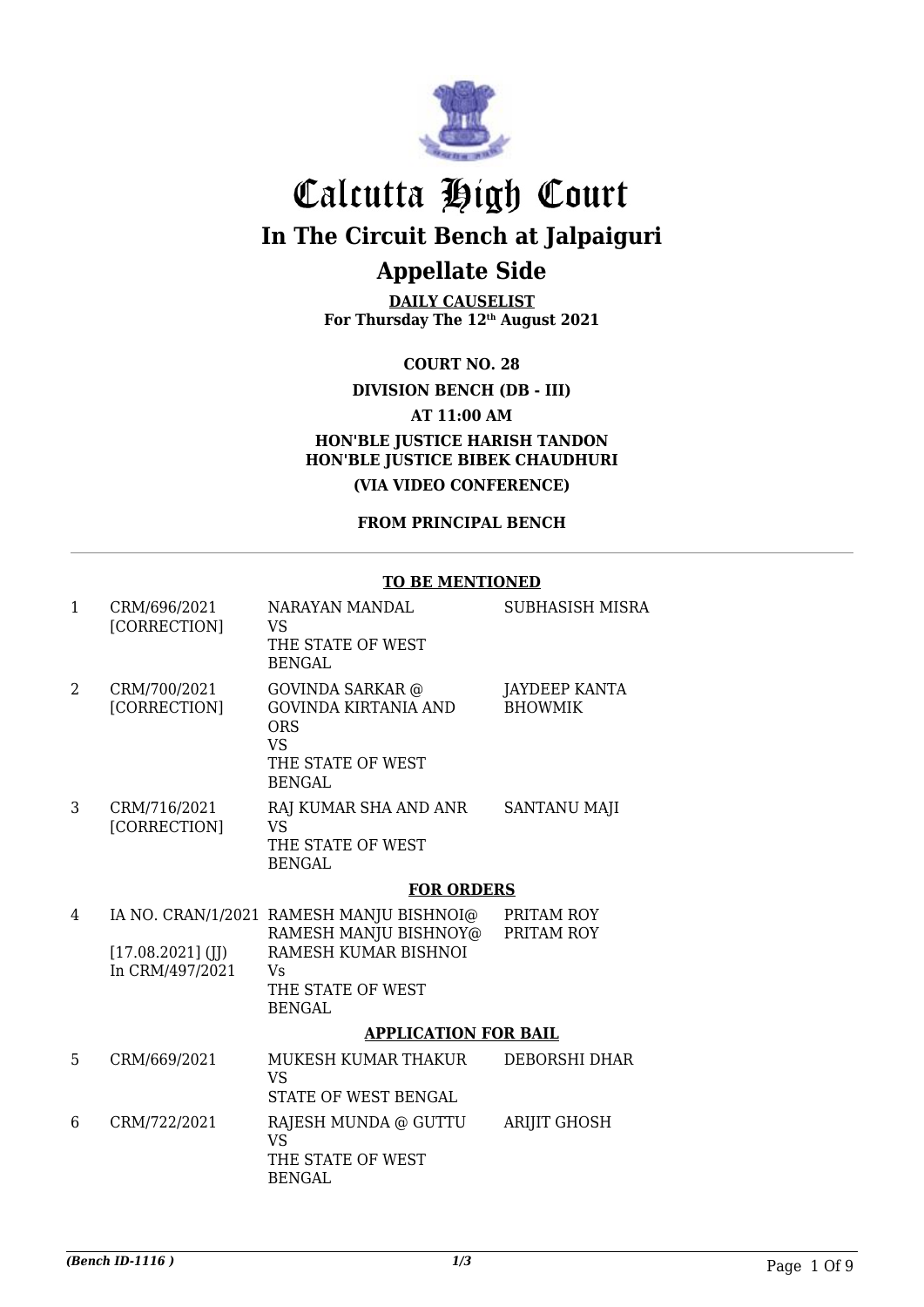| 7  | CRM/748/2021 | RANJAN ROY AND ANR<br><b>VS</b>                                                                       | <b>NASER ALI</b>                          |
|----|--------------|-------------------------------------------------------------------------------------------------------|-------------------------------------------|
|    |              | State of West Bengal                                                                                  |                                           |
| 8  | CRM/757/2021 | <b>BAPI BARMAN</b><br><b>VS</b><br>THE STATE OF WEST<br><b>BENGAL</b>                                 | <b>JAYDEEP KANTA</b><br><b>BHOWMIK</b>    |
| 9  | CRM/763/2021 | MOJAMMEL MIAH @ MOJA<br><b>VS</b><br>THE STATE OF WEST<br><b>BENGAL</b>                               | HILLOL SAHA<br><b>PODDER</b>              |
| 10 | CRM/765/2021 | <b>BIPLAB PRAMANIK</b><br><b>VS</b><br>THE STATE OF WEST<br><b>BENGAL</b>                             | <b>JEENIA RUDRA</b>                       |
| 11 | CRM/768/2021 | DEEPAN ORAON<br><b>VS</b><br>THE STATE OF WEST<br><b>BENGAL</b>                                       | DEBAJIT KUNDU                             |
| 12 | CRM/786/2021 | TAPASH SARKAR @ HODOL<br><b>VS</b><br>THE STATE OF WEST<br><b>BENGAL</b>                              | <b>ANIRBAN BANERJEE</b>                   |
| 13 | CRM/809/2021 | <b>GOPAL NAMA DAS</b><br><b>VS</b><br>THE STATE OF WEST<br><b>BENGAL</b>                              | MS. SUMAN<br><b>SEHANABIS</b><br>(MANDAL) |
| 14 | CRM/811/2021 | KHURSID ALAM @<br>KHURSIDUL ALAM AND<br><b>ANR</b><br><b>VS</b><br>THE STATE OF WEST<br><b>BENGAL</b> | <b>JAYDEEP KANTA</b><br><b>BHOWMIK</b>    |
| 15 | CRM/812/2021 | <b>BILTU SEN</b><br><b>VS</b><br>THE STATE OF WEST<br><b>BENGAL</b>                                   | <b>SHYAMAL BARMAN</b>                     |
| 16 | CRM/813/2021 | PANKAJ BARMAN<br><b>VS</b><br>THE STATE OF WEST<br><b>BENGAL</b>                                      | <b>HILLOL SAHA</b><br><b>PODDER</b>       |
| 17 | CRM/814/2021 | <b>BHIM RAI</b><br><b>VS</b><br>THE STATE OF WEST<br><b>BENGAL</b>                                    | <b>ABHISEK PALIT</b>                      |
|    |              | <b>APPLICATION FOR ANTICIPATORY BAIL</b>                                                              |                                           |
| 18 | CRM/657/2021 | PARITOSH BOSE AND ANR<br><b>VS</b><br>State of West Bengal                                            | <b>PRAVAS</b><br><b>BHATTACHARYA</b>      |
| 19 | CRM/719/2021 | NIRMAL BARMAN<br><b>VS</b><br>State of West Bengal                                                    | SANTANU MAJI                              |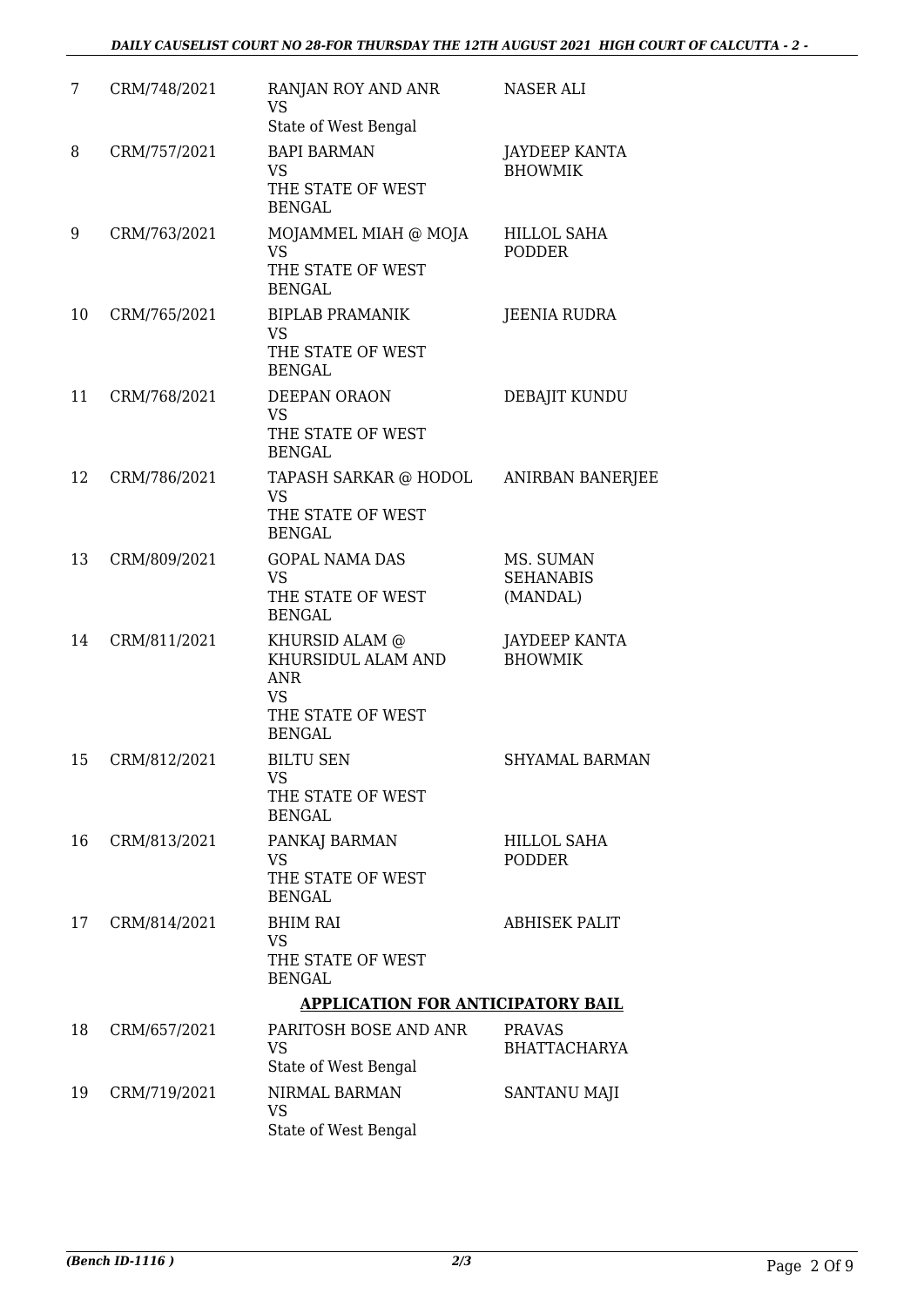| 20 | CRM/759/2021    | SONATANAN ROY @<br><b>SANATAN ROY</b><br><b>VS</b><br>THE STATE OF WEST<br><b>BENGAL</b>             | <b>HILLOL SAHA</b><br><b>PODDER</b>        |
|----|-----------------|------------------------------------------------------------------------------------------------------|--------------------------------------------|
| 21 | CRM/764/2021    | RATUL MALAKAR<br><b>VS</b><br>State of West Bengal                                                   | <b>SANANDA</b><br><b>BHATTACHARYYA</b>     |
| 22 | CRM/766/2021    | MODON DAS @ MADAN DAS<br><b>AND ANR</b><br><b>VS</b><br>THE STATE OF WEST<br><b>BENGAL</b>           | JAYDEEP KANTA<br><b>BHOWMIK</b>            |
| 23 | CRM/780/2021    | HIRANMOY ROY @<br><b>HIRANMAY ROY</b><br><b>VS</b><br>THE STATE OF WEST<br><b>BENGAL</b>             | <b>ANIRBAN BANERJEE</b>                    |
| 24 | CRM/785/2021    | BIKASH PRADHAN AND ANR<br><b>VS</b><br>State of West Bengal                                          | RANJIT SINGH                               |
| 25 | CRM/810/2021    | ABU CHHAYED @ TINKU @<br><b>ABU SAHED AND ORS</b><br><b>VS</b><br>THE STATE OF WEST<br><b>BENGAL</b> | <b>SUDIP GUHA</b>                          |
|    |                 | <b>APPLICATION</b>                                                                                   |                                            |
| 26 |                 | IA NO. CRAN/1/2021 AMJAD KHAN AND ANR<br><b>Vs</b><br>THE STATE OF WEST                              | <b>BISWAJIT DAS</b><br><b>BISWAJIT DAS</b> |
|    | In CRM/437/2021 | <b>BENGAL</b>                                                                                        |                                            |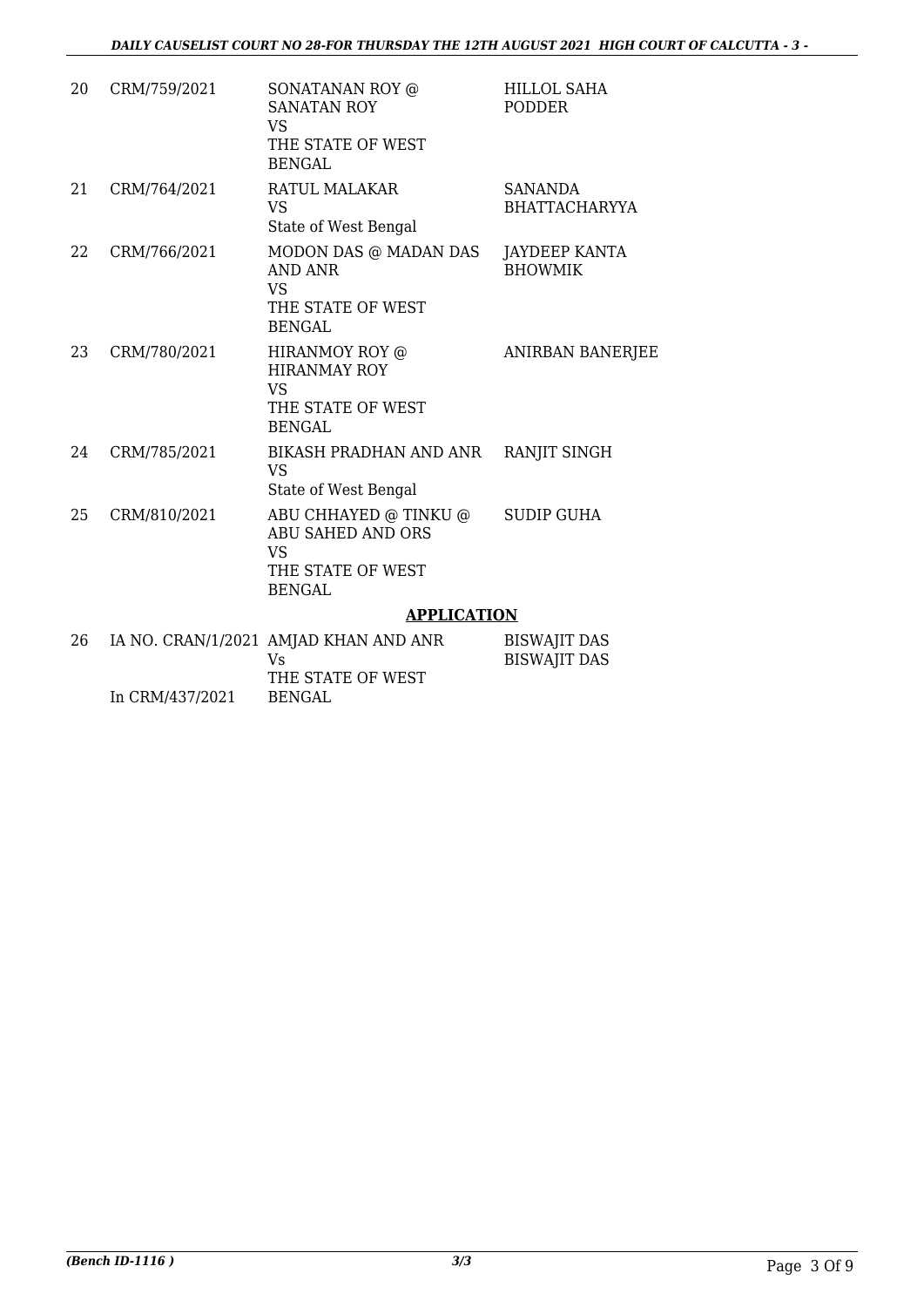

**DAILY CAUSELIST For Thursday The 12th August 2021**

**COURT NO. 32**

**DIVISION BENCH (DB - IX)**

**AT 11:00 AM**

**HON'BLE JUSTICE ARIJIT BANERJEE HON'BLE JUSTICE SUVRA GHOSH**

**(VIA VIDEO CONFERENCE)**

**FROM PRINCIPAL BENCH**

#### **APPLICATION FOR BAIL**

| 1              | In CRM/479/2021                                   | IA NO. CRAN/1/2021 SOHONLAL AND ANR<br><b>Vs</b><br>THE STATE OF WEST<br><b>BENGAL</b>        | <b>JAYDEEP KANTA</b><br><b>BHOWMIK</b><br><b>JAYDEEP KANTA</b><br><b>BHOWMIK</b> |
|----------------|---------------------------------------------------|-----------------------------------------------------------------------------------------------|----------------------------------------------------------------------------------|
| $\overline{2}$ | IA NO. CRAN/1/2021 RUSTOM MIAH<br>In CRM/509/2021 | Vs<br>THE STATE OF WEST<br><b>BENGAL</b>                                                      | <b>ARUSHI RATHORE</b><br><b>ARUSHI RATHORE</b>                                   |
| 3              | In CRM/429/2021                                   | IA NO. CRAN/1/2021 NANDALAL SARKAR<br>Vs.<br>THE STATE OF WEST<br><b>BENGAL</b>               | <b>ARNAB SAHA</b><br><b>ARNAB SAHA</b>                                           |
| 4              | CRM/744/2021                                      | KHOKAN ADHIKARY @<br><b>BHOBOR AND ORS</b><br><b>VS</b><br>THE STATE OF WEST<br><b>BENGAL</b> | <b>SUDIP GUHA</b>                                                                |
| 5              | CRM/750/2021                                      | RAJESH SARKAR<br><b>VS</b><br>THE STATE OF WEST<br><b>BENGAL</b>                              | <b>HILLOL SAHA</b><br><b>PODDER</b>                                              |
| 6              | CRM/772/2021                                      | JYOTISH BARMAN AND ANR<br><b>VS</b><br>THE STATE OF WEST<br><b>BENGAL</b>                     | <b>JAYDEEP KANTA</b><br><b>BHOWMIK</b>                                           |
| 7              | CRM/801/2021                                      | SAHID MIYA @ SAHID MIAH<br>VS.<br>THE STATE OF WEST<br><b>BENGAL</b>                          | <b>HILLOL SAHA</b><br><b>PODDER</b>                                              |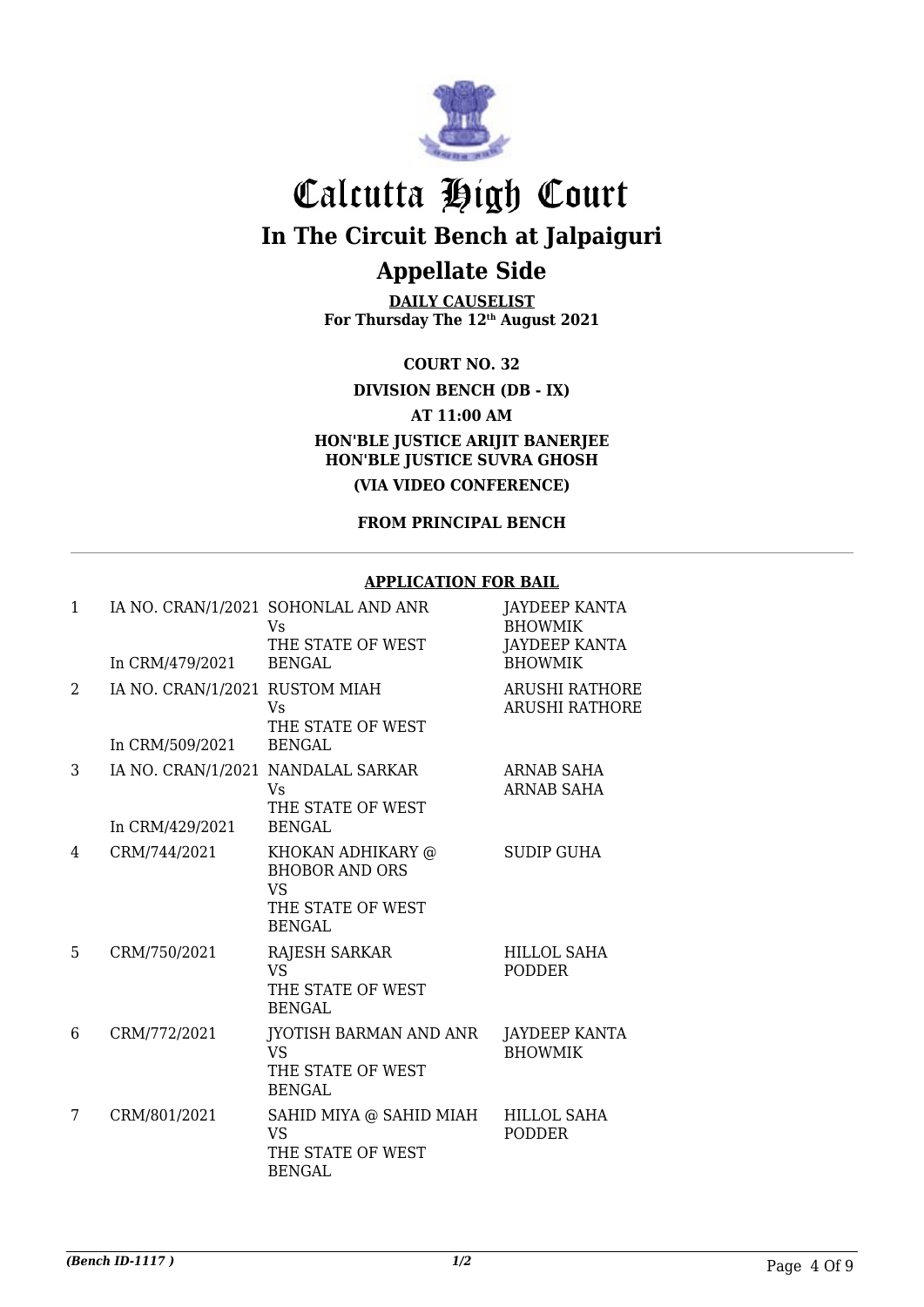| 8  | CRM/807/2021 | <b>SUNAYAN DAS</b><br>VS<br>State of West Bengal                                         | ARNAB SAHA          |
|----|--------------|------------------------------------------------------------------------------------------|---------------------|
| 9  | CRM/817/2021 | MOMINUL HAQUE @<br><b>PANDEY</b><br>VS<br>THE STATE OF WEST<br><b>BENGAL</b>             | SUDIP GUHA          |
| 10 | CRM/819/2021 | <b>SAPATH DAS</b><br>VS<br>THE STATE OF WEST<br><b>BENGAL</b>                            | <b>ARIJIT GHOSH</b> |
| 11 | CRM/820/2021 | BACHCHA MIYA @ BACHHA<br><b>MIYA AND ORS</b><br>VS<br>THE STATE OF WEST<br><b>BENGAL</b> | SUDIP GUHA          |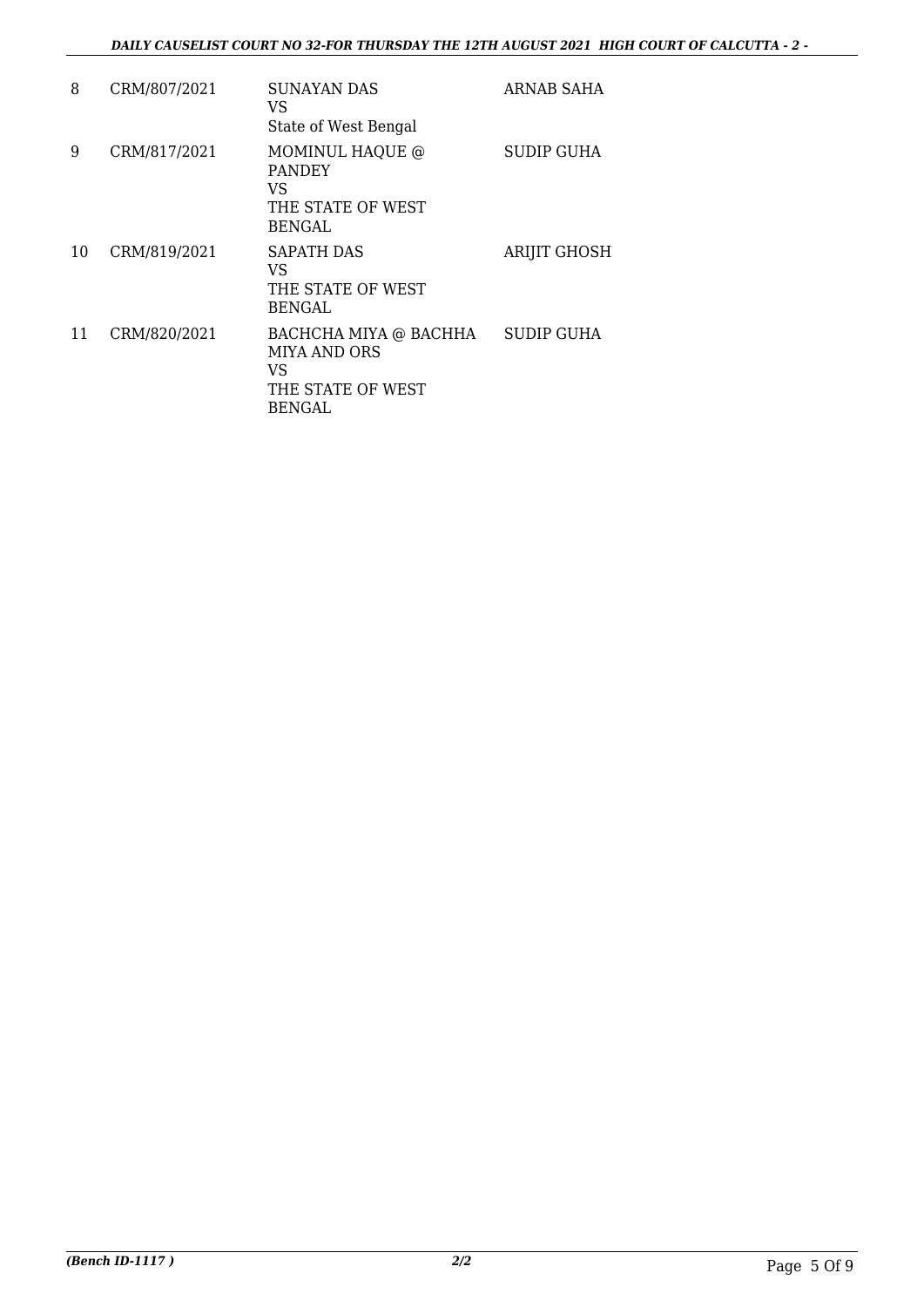

**DAILY CAUSELIST For Thursday The 12th August 2021**

**COURT NO. 8 SINGLE BENCH (SB-II) AT 11:00 AM HON'BLE JUSTICE DEBANGSU BASAK (VIA VIDEO CONFERENCE)**

**FROM PRINCIPAL BENCH**

#### **MOTION**

| WPA/1058/2021 | ARIJIT SEN AND ORS<br>VS<br>STATE OF WEST BENGAL<br>AND ORS. | <b>BALARAM SARDAR</b> |
|---------------|--------------------------------------------------------------|-----------------------|
| WPA/1116/2021 | KOHINOOR TEA COMPANY<br>LIMITED AND ORS<br>VS                | DEBORSHI DHAR         |
|               | THE STATE OF WEST                                            |                       |
|               | <b>BENGAL AND ORS</b>                                        |                       |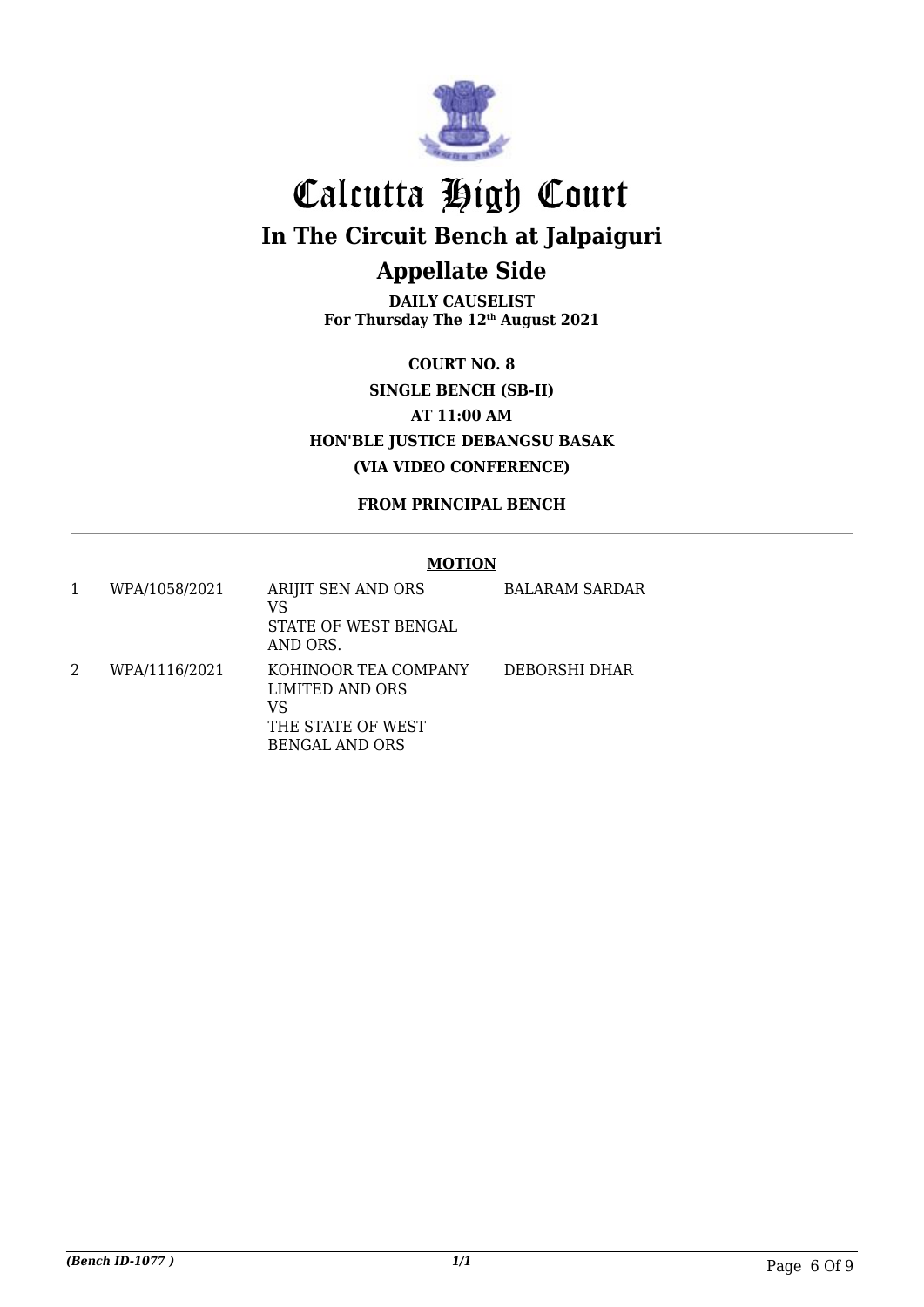

**DAILY CAUSELIST For Thursday The 12th August 2021**

**COURT NO. 19 SINGLE BENCH (SB-VIII) AT 11:00 AM HON'BLE JUSTICE SHAMPA SARKAR (VIA VIDEO CONFERENCE)**

**FROM PRINCIPAL BENCH**

#### **MOTION**

1 WPA/1165/2021 ABUTAHER HOSSAIN AND ORS VS STATE OF WEST BENGAL AND ORS. RAJU BHATTACHARYYA

*(Bench ID-1070 ) 1/1* Page 7 Of 9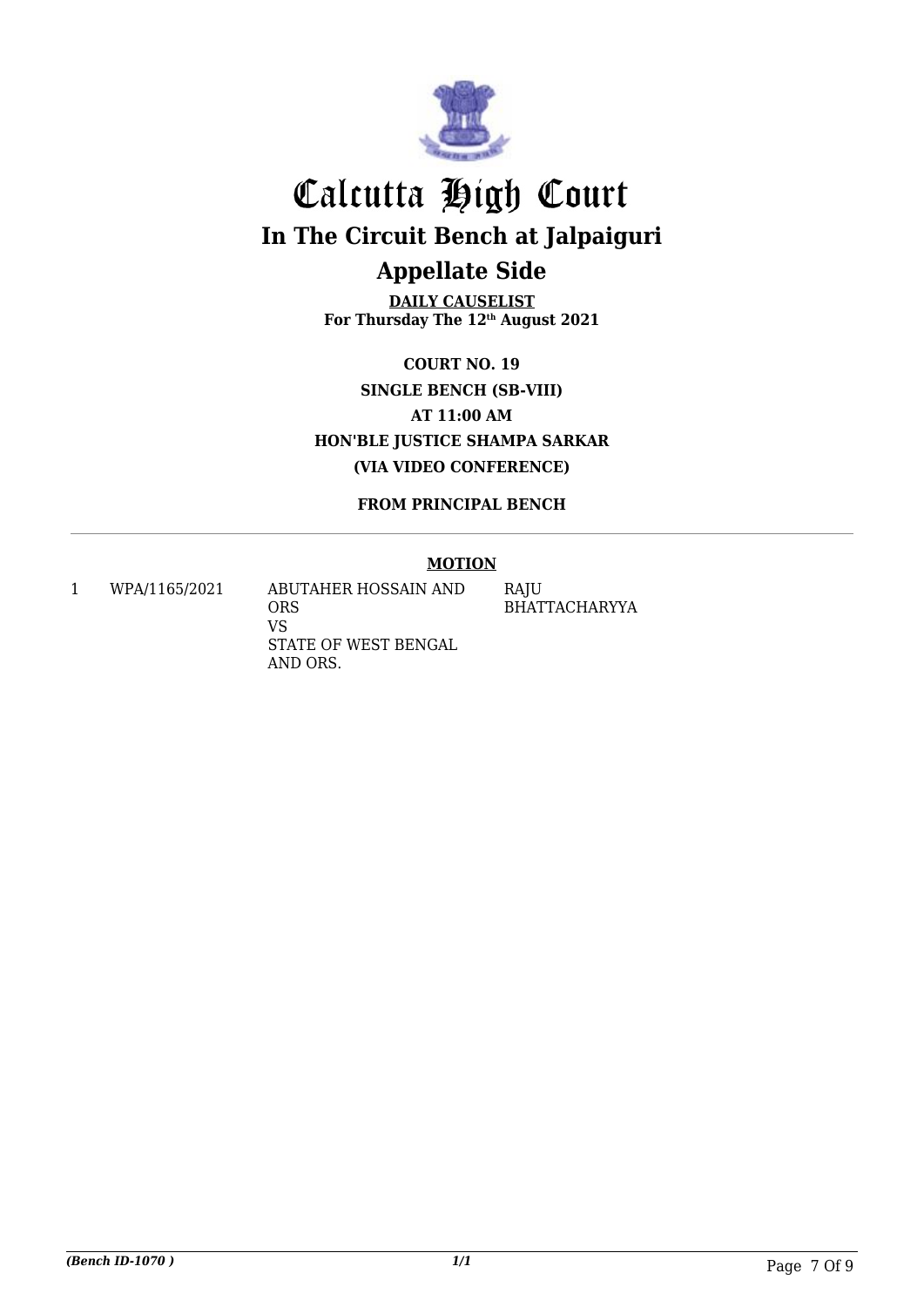

**DAILY CAUSELIST For Thursday The 12th August 2021**

**COURT NO. 2 SINGLE BENCH (SB- XIV) AT 11:00 AM HON'BLE JUSTICE MD. NIZAMUDDIN (VIA VIDEO CONFERENCE)**

**FROM PRINCIPAL BENCH**

#### **MOTION**

1 WPA/1128/2021 (N.T.W.)

CHANDAN CHATTERJEE VS Union of India AND ORS

PROTYUSH **CHATTERJEE**